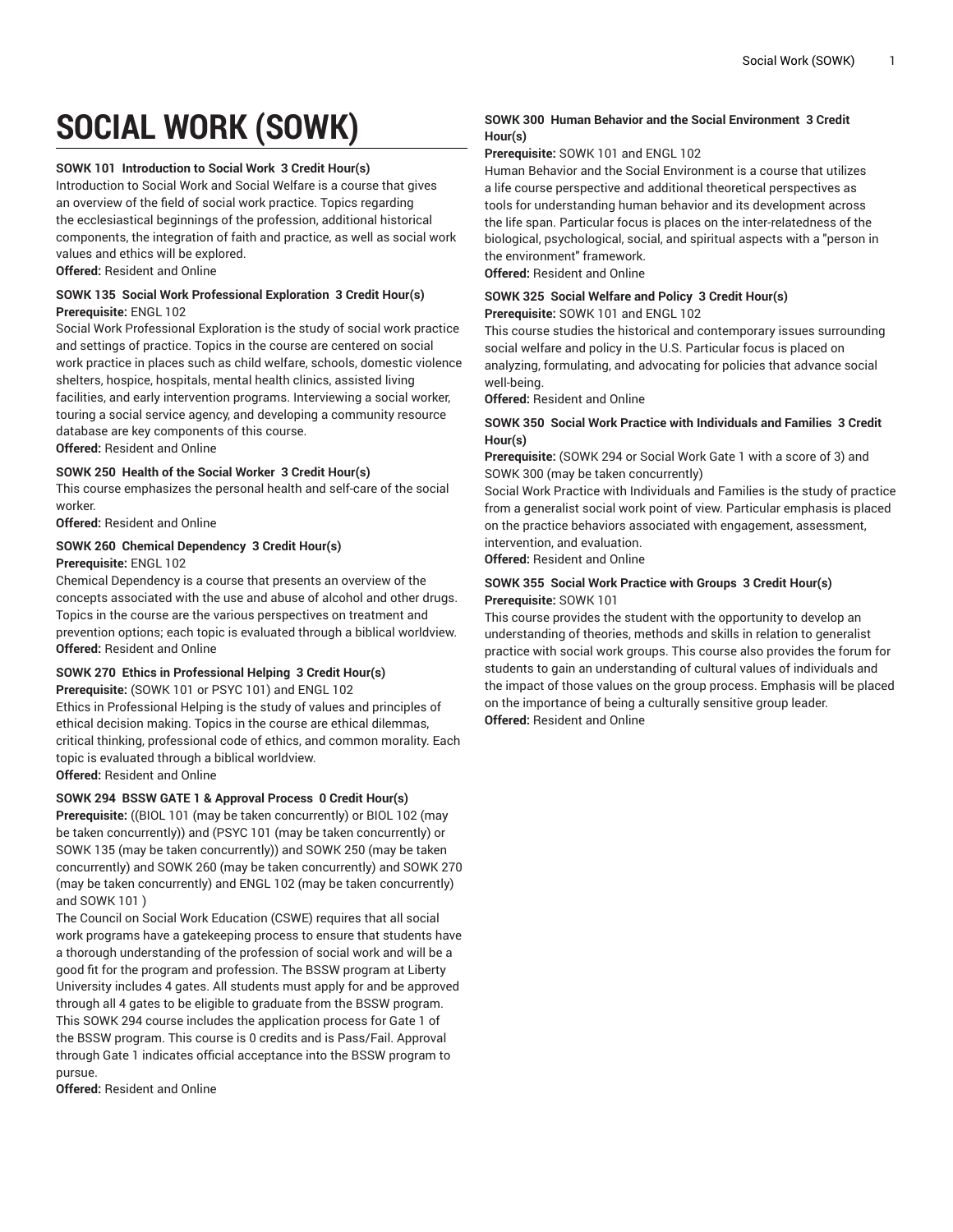**SOWK 365 BSSW GATE 2 & Junior Field Enrollment 0 Credit Hour(s)**

**Prerequisite:** PSYC 255 (may be taken concurrently) and (SOWK 294 or Social Work Gate 1 with a score of 3) and (GLST 220 (may be taken concurrently) and SOWK 300 (may be taken concurrently) and SOWK 355 (may be taken concurrently)) and (MATH 115 (may be taken concurrently) or MATH 116 (may be taken concurrently) or MATH 117 (may be taken concurrently) or MATH 121 (may be taken concurrently) or MATH 122 (may be taken concurrently) or MATH 125 (may be taken concurrently) or MATH 126 (may be taken concurrently) or MATH 128 (may be taken concurrently) or MATH 130 (may be taken concurrently) or MATH 131 (may be taken concurrently) or MATH 201 (may be taken concurrently) or MATH 217 (may be taken concurrently)) and SOWK 270 and ENGL 102 The Council on Social Work Education (CSWE) requires that all social work programs have a gatekeeping process to ensure that students have a thorough understanding of the profession of social work and will be a good fit for the program and profession. The BSSW program at Liberty University includes 4 gates. All students must apply for and be approved through all 4 gates to be eligible to graduate from the BSSW program. This must apply for and be approved through all 4 gates to be eligible to graduate from the BSSW program. This SOWK 365 course includes the application process for Gate 2 and Field Proposal/Enrollment process of the BSSW program. This course is 0 credits and is Pass/Fail. Approval through Gate 2 and completion of the Field Proposal/Enrollment process indicates approval to begin Junior Field Placement (SOWK 370) in the following semester.

**Offered:** Resident and Online

**SOWK 370 Junior Field Experience and Seminar 3-4 Credit Hour(s)**

**Resident Prerequisite:** SOWK 101 and SOWK 120 and SOWK 150 and SOWK 270 and (SOWK 294 or Social Work Gate 1 with a score of 3) and SOWK 300 and SOWK 350 (may be taken concurrently) and SOWK 355 and (SOWK 365 or Social Work Gate 2 with a score of 3) and GLST 220 and PSYC 255 and (MATH 115 or MATH 116 or MATH 117 or MATH 121 or MATH 122 or MATH 125 or MATH 126 or MATH 128 or MATH 130 or MATH 131 or MATH 201 or MATH 217)

**Online Prerequisite:** SOWK 101 and SOWK 135 and SOWK 270 and (SOWK 294 or Social Work Gate 1 with a score of 3) and SOWK 300 and SOWK 350 (may be taken concurrently) and SOWK 355 and (SOWK 365 or Social Work Gate 2 with a score of 3) and GLST 220 and PSYC 255 and (MATH 115 or MATH 116 or MATH 117 or MATH 121 or MATH 122 or MATH 125 or MATH 126 or MATH 128 or MATH 130 or MATH 131 or MATH 201 or MATH 217)

Junior field experience provides students with the opportunity to develop competency and perform in the role of a social work practitioner under the supervision of an experienced social worker. Students will participate in this experience one 8 hour day per week (or two half-days) over the course of the entire semester in a setting which employs social workers. Students will also meet for two hours weekly in a synchronous seminar to receive support and mentoring from peers and professor and to integrate the theoretical concepts learned in the classroom with the practical experiences in field placement.

**Offered:** Resident and Online

# **SOWK 375 Junior Field Seminar 1 Credit Hour(s)**

# **Prerequisite:** SOWK 270

Junior Field Seminar is taken in conjunction with Junior Field Experience. Students will meet for one hour weekly to discuss the theoretical and conceptual concepts learned in the classroom with the practical experiences in field placement.

**Registration Restrictions:** Provisional acceptance into the Social Work program

**Offered:** Resident and Online

# **SOWK 410 Social Work Macro Practice 3 Credit Hour(s)**

**Resident Prerequisite:** (RSCH 201 or Inquiry Research with a score of 80 or Research with a score of 80 or Research (prior to 2017-2018) with a score of 80) and (SOWK 294 or Social Work Gate 1 with a score of 3) and SOWK 325 (may be taken concurrently)

**Online Prerequisite:** (SOWK 294 or Social Work Gate 1 with a score of 3) and SOWK 325 (may be taken concurrently)

This course provides a generalist social work perspective of social work with communities and organizations. Topics include engagement, assessment, intervention, and evaluation as well as advocacy in regards to social and economic justice.

**Offered:** Resident and Online

#### **SOWK 425 Social Work in International Settings 3 Credit Hour(s) Prerequisite:** SOWK 101 and SOWK 270 and GLST 220

Social Work in International Settings is designed to introduce students to the theoretical perspectives, values, and skills associated with contemporary international social work. Social, political, cultural, economic, organizational, religious, and technological advances that affect societal dynamics in various regions of the world will be explored. **Offered:** Resident and Online

# **SOWK 431 Social Work in Mental Health 3 Credit Hour(s) Prerequisite:** SOWK 101 and SOWK 270

This course is designed to introduce students to the knowledge, values, and skills necessary for social work practice in mental health settings. Topics will include roles and functions of social workers, diagnoses, and assessment.

**Offered:** Resident and Online

#### **SOWK 432 Social Work with Aging Adults 3 Credit Hour(s) Prerequisite:** SOWK 101 and SOWK 270

This course is designed to introduce students to the knowledge, values, and skills associated with working with an older population of clients. Topics will include the effects of aging on physical, mental, and emotional processes as well as socio-cultural, spiritual, and environmental considerations.

**Offered:** Resident and Online

#### **SOWK 435 Social Work in the Military 3 Credit Hour(s) Online Prerequisite:** SOWK 101 and SOWK 270

This course is designed to introduce students to the knowledge, values, and skills associated with working with individuals, families, and communities impacted by military operations. Topics will include the effects of multiple deployments, experiencing traumatic events, and military culture.

**Offered:** Online

#### **SOWK 439 International Social Work Experience 3 Credit Hour(s)**

International Social Work Field Experience provides students with the opportunity to participate in international social work practice under the supervision of an experienced social worker.

**Registration Restrictions:** Instructor approval **Offered:** Resident and Online